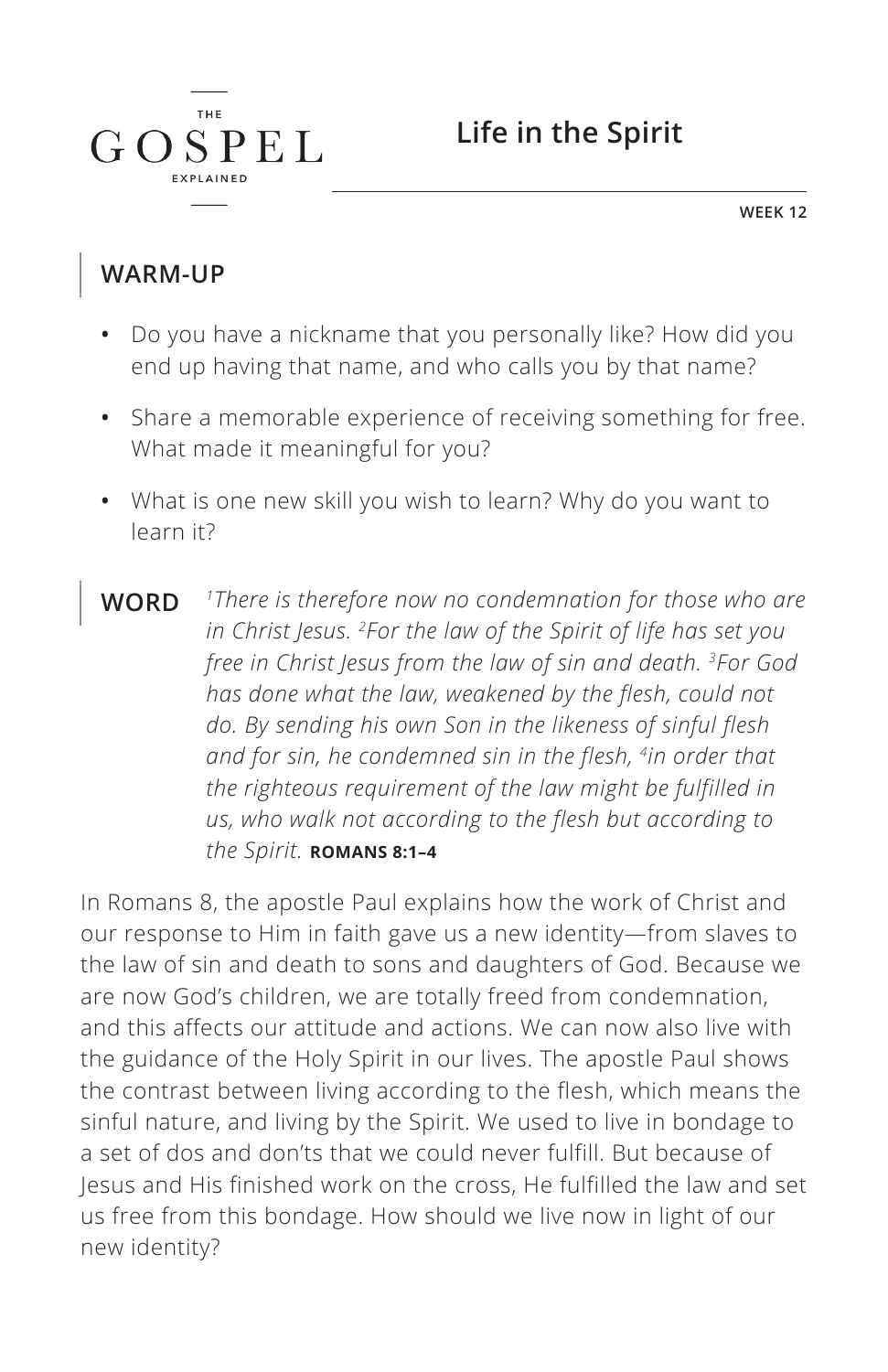## **1 Set your mind on the things of the Spirit.**

*4. . . in order that the righteous requirement of the law might be fulfilled in us, who walk not according to the flesh but according to the Spirit. 5For those who live according to the flesh set their minds on the things of the flesh, but those who live according to the Spirit set their minds on the things of the Spirit. 6For to set the mind on the flesh is death, but to set the mind on the Spirit is life and peace. ^***ROMANS 8:4–6**

Followers of Jesus Christ have a new mindset. Apart from Him, our default mode is to think according to the desires of the flesh. In Christ, our focus and thinking patterns can revolve around what is pleasing to God. We now also have the Holy Spirit, who transforms our mindsets. This renewed way of thinking will determine how we act and make decisions. How can you keep your thoughts focused on the Spirit every day?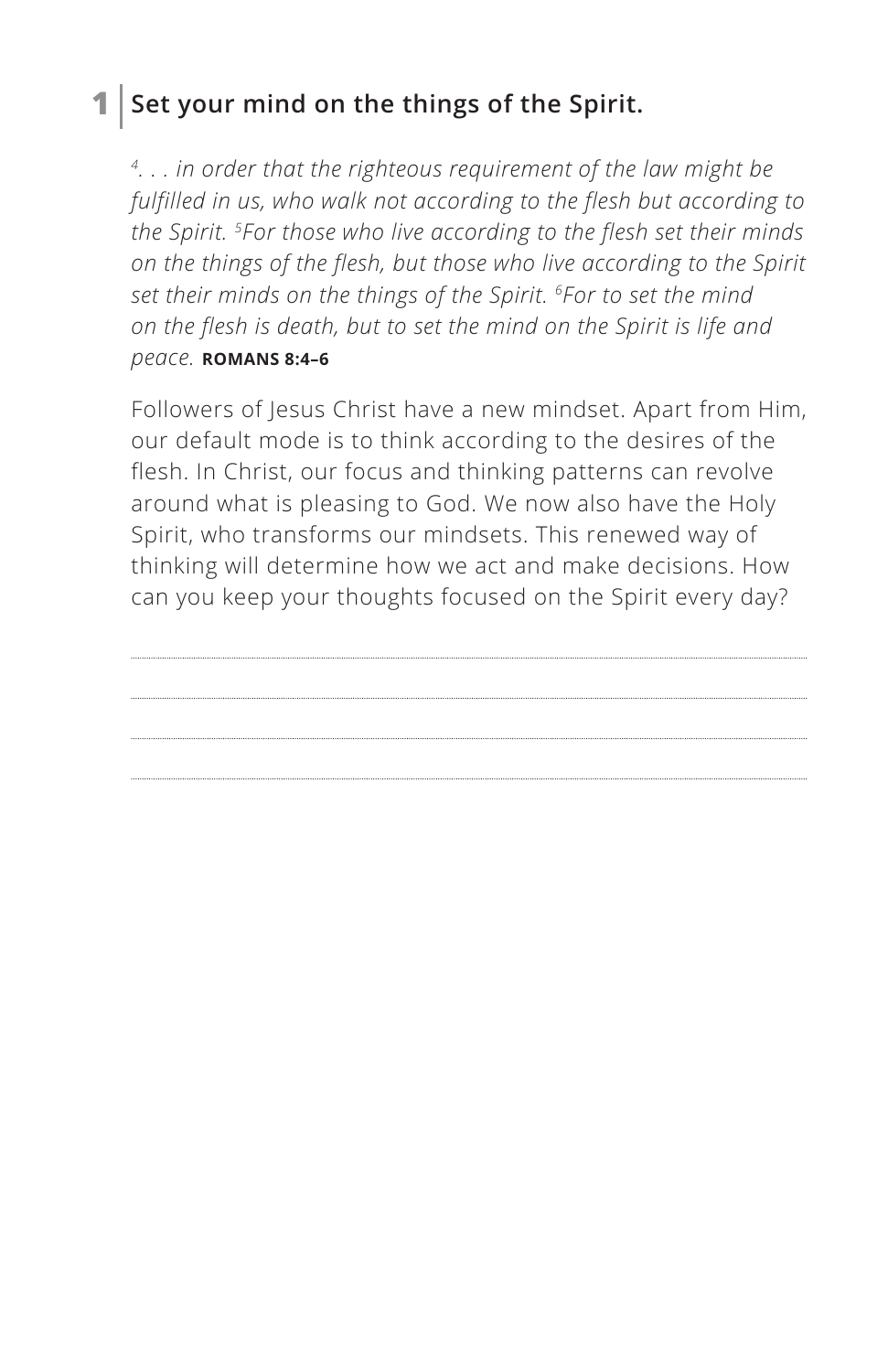## **2 Be led by the Spirit.**

*For all who are led by the Spirit of God are sons of God. ^***ROMANS 8:14**

Our identity in Christ has changed the way we live. Before, our actions were naturally rooted in our sinful nature. Now, the Holy Spirit can guide us not only in spirituality, but in all aspects of life. Fulfilling the plan of God in our life requires more than just our ability and will; it requires the power of the Holy Spirit. If we want to see our lives produce the fruit of the Spirit, we must walk in His ways. Before we see the wonderful works of God bear fruit in our lives, we need to first ask if we are walking in His ways. What is one area of life you surrendered to the leading and will of the Holy Spirit? How did it change how you live?

## **APPLICATION**

- **•** How can you set your mind on the things of the Spirit? What is one thing you can do this week to deepen your relationship with God as your Father?
- **•** Meditate on Romans 8:14 this week. What is one aspect of your life that will change now that you know that in the Spirit, you have been freed from the law?
- **•** How does living by the Spirit affect how you relate with others? This week, help someone understand the freedom that Jesus Christ offers.